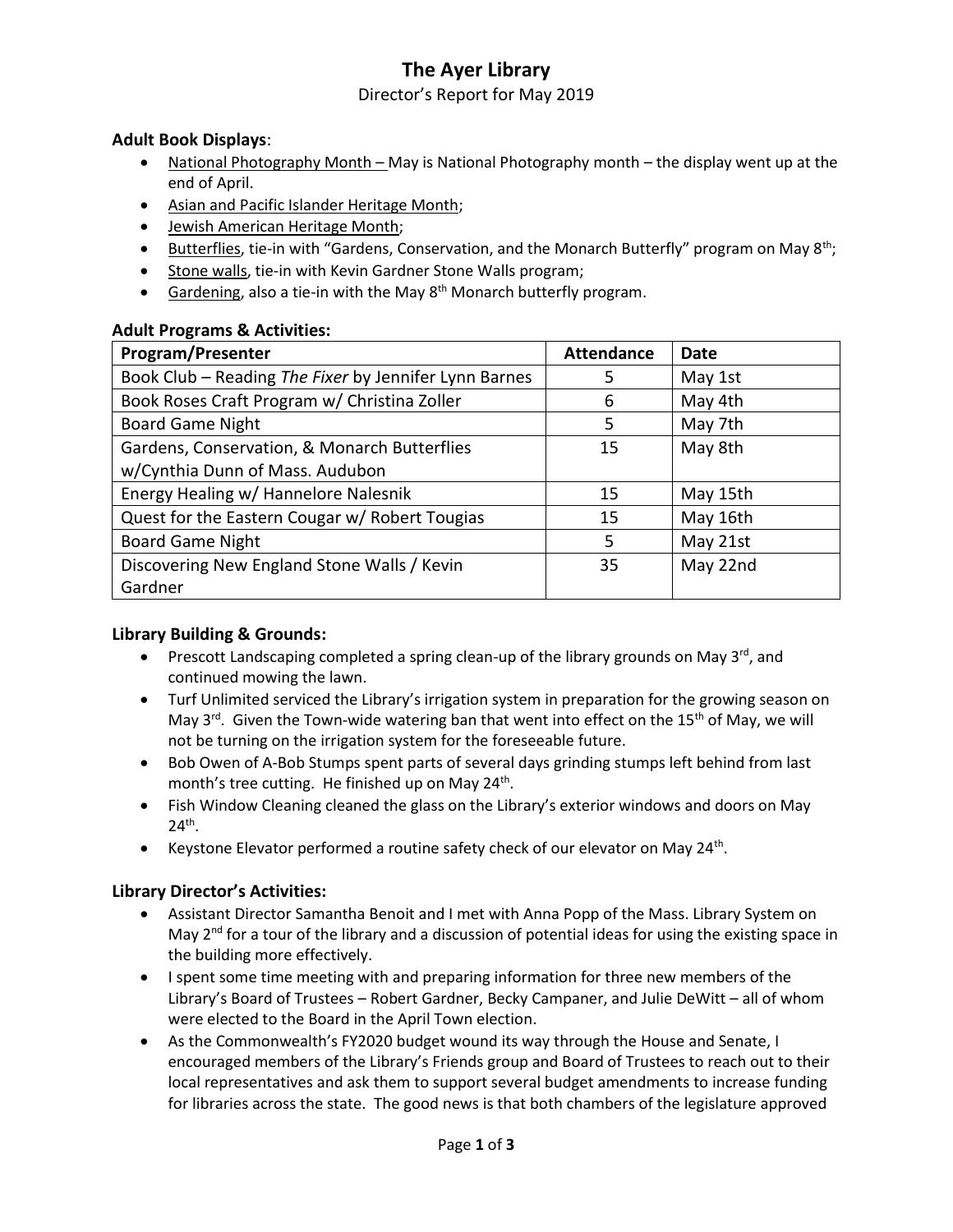# **The Ayer Library**

Director's Report for May 2019

funding levels that met nearly all of the amounts requested by the Massachusetts Board of Library Commissioners for FY2020.

- As a member of the New England Library Association (NELA) and a graduate of the 2017 New England Library Leadership Symposium (NELLS), I was honored to participate in the selection process for Massachusetts applicants to this year's NELLS cohort via a May 7<sup>th</sup> conference call.
- I attended an informational event and tour on May  $7<sup>th</sup>$  hosted by Loaves & Fishes where I learned about the operation of the food pantry and met a number of other service providers working to assist underserved people in the community.
- Ayer DPW Chief Mark Wetzel and I met at the Library on May  $9<sup>th</sup>$  to discuss the general timetable for the E. Main Street reconstruction project and how it might affect Library operations. We also talked about a number of potential infrastructural improvements that Ayer DPW may be able to assist the Library in completing and about some projects that the DPW's summer youth worker program might be able to work on.
- Jeannette Lundgren, the Executive Director of the Central/Western Massachusetts Library System (C/WMARS), visited the Library on May 15<sup>th</sup>. This meeting was an opportunity for her to meet with me as a new library director within the C/WMARS network and to answer questions about network policies and services for member libraries.
- Assistant Director Samantha Benoit and I have been reviewing outstanding expenses and making plans to wrap up the fiscal year's operating budget.

## **Library Director's Meetings:**

- Town of Ayer Department Director's Meeting, May 8<sup>th</sup>
- Ayer Annual Town Meeting, May  $13<sup>th</sup>$
- C/WMARS Quarterly Area Directors' Meeting, Winchendon, MA, May  $16<sup>th</sup>$
- Library Department Directors' Meetings, May  $17<sup>th</sup>$  & May  $31<sup>st</sup>$
- Ayer Library Board of Trustees Meeting, May 21 $st$

### **Library Operations:**

- The Ayer Library was selected as the May beneficiary of Shaw's Market's *Give Back Where It Counts* program. Every time a customer purchased a reusable Shaw's shopping bag from the Shaw's Market on Boston Road in Groton, Shaw's donated \$1 to the Friends of the Ayer Library. The total donation for the month of May amounted to \$51. Although the monthly purchase program has ended, Shaw's customers can still donate by using the Giving Tag affixed to each new reusable bag and designating \$1 to the Library.
- Library Director Tim Silva, Assistant Director Samantha Benoit, and Circulation & Outreach Librarian Christina Zoller attended portions of the Massachusetts Library Association Annual Conference, held this year in Framingham on May 20-22.

| <b>Children's Programs</b>       | <b>Attendance</b> | Date     |
|----------------------------------|-------------------|----------|
| Story Time -                     | 17                | May 2nd  |
| Story Ninja -                    | 15                | May 7th  |
| Read with Willow the Therapy Dog | 6                 | May 7th  |
| Story Time - with Bangarang Yoga | 23                | May 9th  |
| Story Ninja –                    | 14                | May 14th |

### **Youth Services Programs & Activities:**